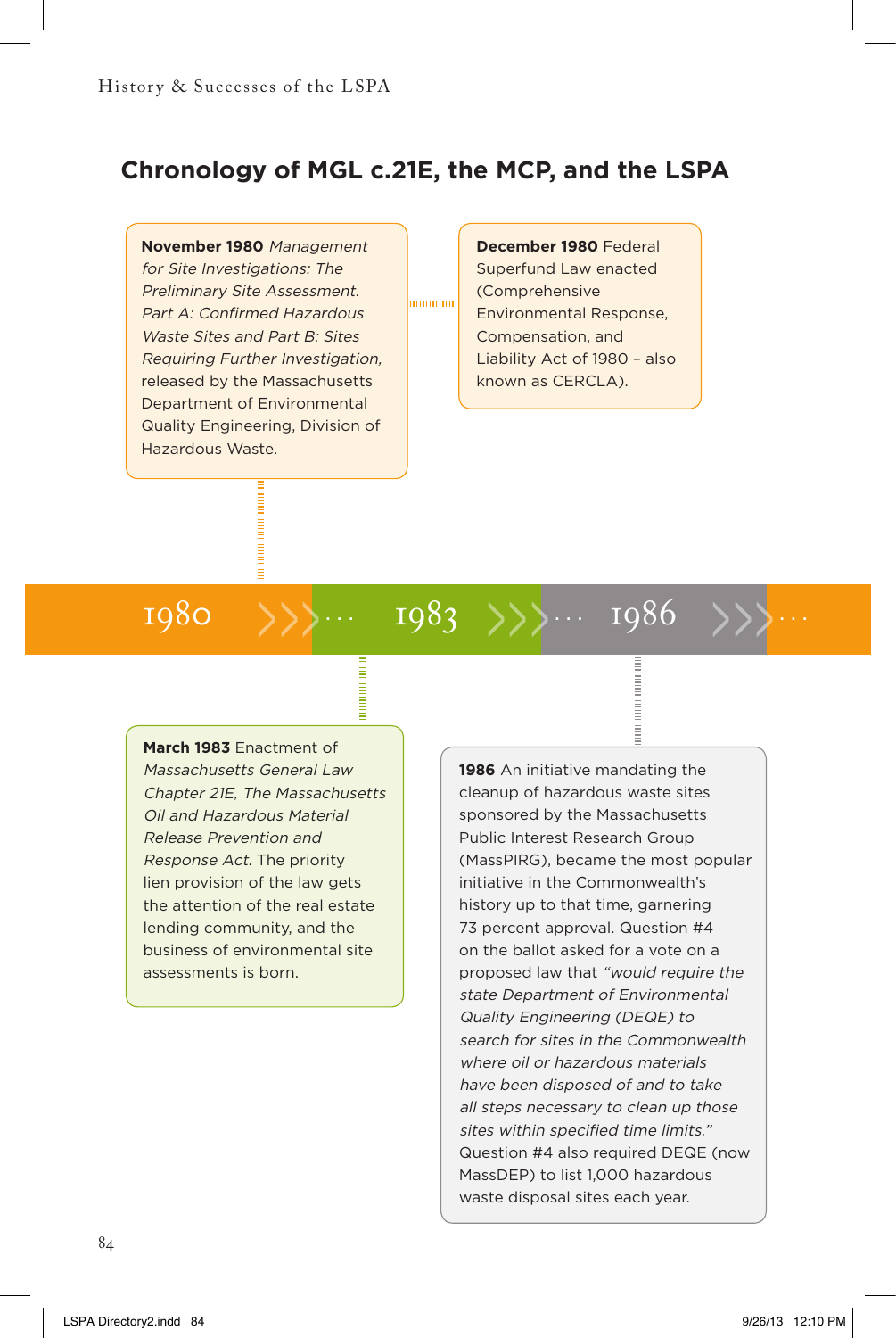**October 1988** Over five years after the enactment of MGL c.21E, the first regulations to implement the legislation are published. These regulations – the Massachusetts Contingency Plan (MCP) – are modeled on the federal National Contingency Plan, and set forth a rigid command-and-control process for moving disposal sites from discovery through assessment and remediation.

**1988-1989** Despite the addition of a "waiver of approvals" provision to the MCP, the program is soon gridlocked, unable to keep pace with the burgeoning real estate market during the Massachusetts Miracle. As increasing numbers of real estate transactions spawn increasing numbers of environmental site assessments, which in turn result in the discovery of increasing numbers of hazardous waste sites, it becomes clear that MassDEP simply does not have the resources to move these thousands of hazardous waste disposal sites through the regulatory process at an expeditious pace.

# 1988  $\rightarrow$ >>... 1990 >>>... 1992 >>>

mmm

**January 1990** Frustrated by the long lead times now necessary to address hazardous waste sites, a group of environmental attorneys and consultants, working under the aegis of the Ad Hoc Subcommittee on the MCP of the Hazardous Waste Committee of the Boston Bar Association's Environment Section, produce a document entitled Removing Current Obstacles to Waste Site Cleanup: Proposed Changes to the Massachusetts Contingency Plan (MCP). MassDEP, which recognizes the need to expedite the assessment and cleanup of hazardous waste sites, is amenable to considering substantial changes to the regulatory scheme. A multi-party stakeholder "Study Committee" is formed to consider new approaches to hazardous waste site cleanup in Massachusetts.

**1992** Massachusetts General Law Chapter 21E is substantially amended to privatize the MCP program, providing that those parties responsible for cleaning up contamination would hire Licensed Site Professionals (LSPs) to oversee most cleanups (with limited MassDEP oversight) to ensure compliance with the MCP. This allowed MassDEP to focus its resources on key stages of assessment and cleanup at specific sites as conditions warranted.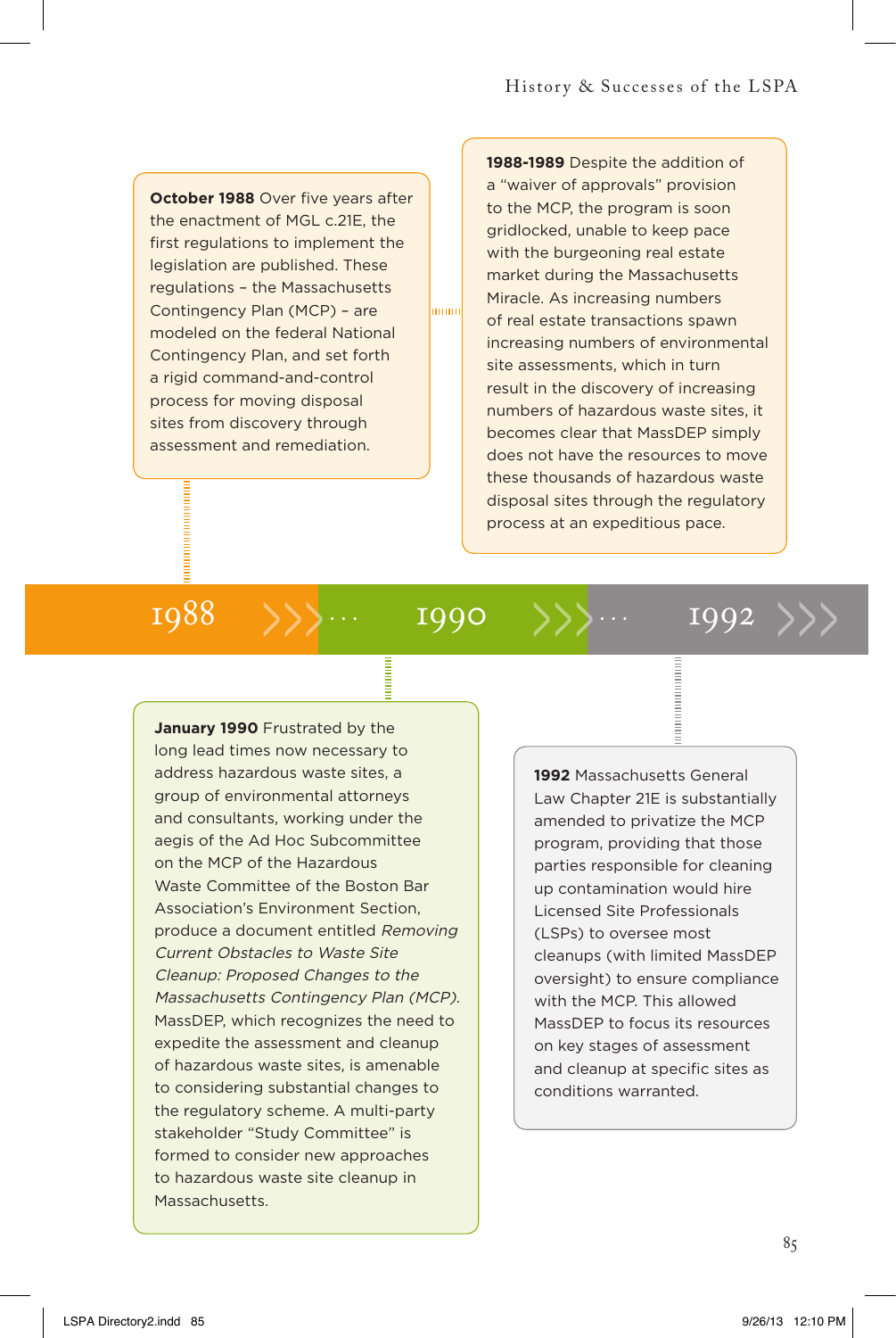**1992** The Board of Registration of Hazardous Waste Site Cleanup Professionals (the LSP Board) is established by the enactment of MGL c.21, Sec. 19-19J. The eleven members of the first LSP Board include:

- Three representatives of environmental organizations (Gretchen Latowsky, Rob Sargeant and Judy Shope)
- A labor representative (Sue Shepard)
- An LSP from the petroleum industry (Wayne Johnson)
- An LSP from industry (John Seferiadis)
- Three other LSPs (Deborah Gevalt, Lee Lyman, and Bill Rizzo)
- A hydrogeologist (Larry Feldman)
- A chairperson designated by the MassDEP commissioner (Jim Colman)

## **November 1992** While

at a HazWAC meeting in New Orleans, a handful of environmental consultants (John Balco, Joe Engels, Larry Feldman, Deborah Gevalt, and Rick Hughto) meet at the Café du Monde to discuss the need for an association for the newlycreated profession of LSP. The concept of the LSPA is born at this meeting.

# 1992 1993

mmun

**January 1993** The initial organizational meeting of the LSPA is held at the Newton Marriott, Newton, MA.

**March 1993** The LSPA is formally incorporated as the professional association of LSPs and other environmental professionals who oversee the assessment and remediation of properties contaminated by hazardous waste in the Commonwealth.

The first LSPA Board is comprised of Rick Hughto – President, Jeff Hardin – Treasurer, Joe Engels - Clerk, John Balco, Larry Feldman, Deborah Gevalt, Joel Loitherstein, and John Seferiadis.

**May 1993** The LSP Board promulgates its initial regulations (309 CMR).

**July 1993** The "new" MCP, for implementing the new MGL Chapter 21E, is submitted to the Secretary of State.

**September 1993** The LSPA holds meetings with members to prepare for the October 1 "opening day" of the new MCP.

**October 1, 1993** New MCP regulations, pertaining to the 1992 Chapter 21E amendments, go into effect.